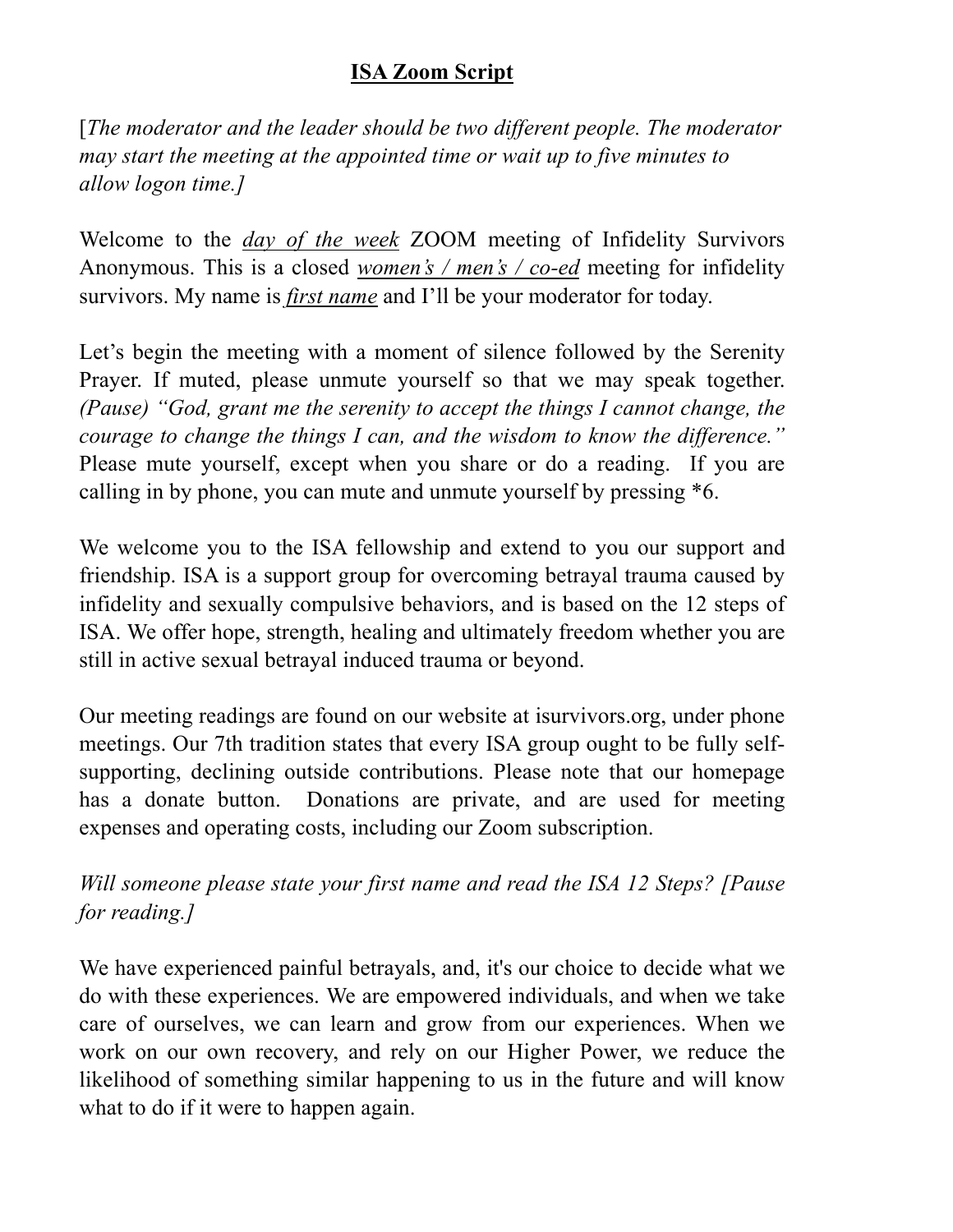ISA is an anonymous fellowship. Everything that is said, in our meetings and between members, must be held in confidence. By opening up to ourselves and each other, without fear of judgment, we help each other in the journey of recovery.

*Will someone please say your first name and read the ISA Tradition of the month? [Pause for reading.]*

Please take note of the chat section of ZOOM. If you welcome contact from other ISA members, you may share your name and phone number. We encourage you to find a sponsor for recovery. If there are not enough sponsors, choosing a recovery partner or an accountability partner is recommended. A recovery partner is someone you work the steps with, and an accountability partner is someone you choose to hold yourself accountable to. If you hear someone you relate to, please take their number and feel free to contact them.

We use a GroupMe text group to reach out for support and share resources between meetings. If you would like to take part in the group, please indicate you'd like to be added, your first name, the first initial of your last name and your cell phone number in the meeting chat function.

Now is the time for introductions. It is the custom of this group to introduce ourselves by first name only and what part of the U.S. or other country we are calling from. We'll start from the farthest east location and continue to the west. Please let us know if this is your first time joining us so that we may welcome you. I'll start us off. My name is from and I'm an *infidelity survivor/sexual betrayal trauma survivor/identifier that feels true for you/no identifier at all.*

We share our own experience, strength and hope with the group. We disclose in a general way what we used to be like, what happened, and what we are like now. We strive to move forward and focus on solutions. We use "I" statements, instead of "You" or "We" statements, because it forces us to take responsibility for our own beliefs and behaviors. It also makes the meeting safe for others who may disagree or have had different experiences. Please refrain from naming therapists, treatment centers, books or other details that may be viewed as promotion. We respect other 12-step programs, but limit our sharing to issues related to ISA.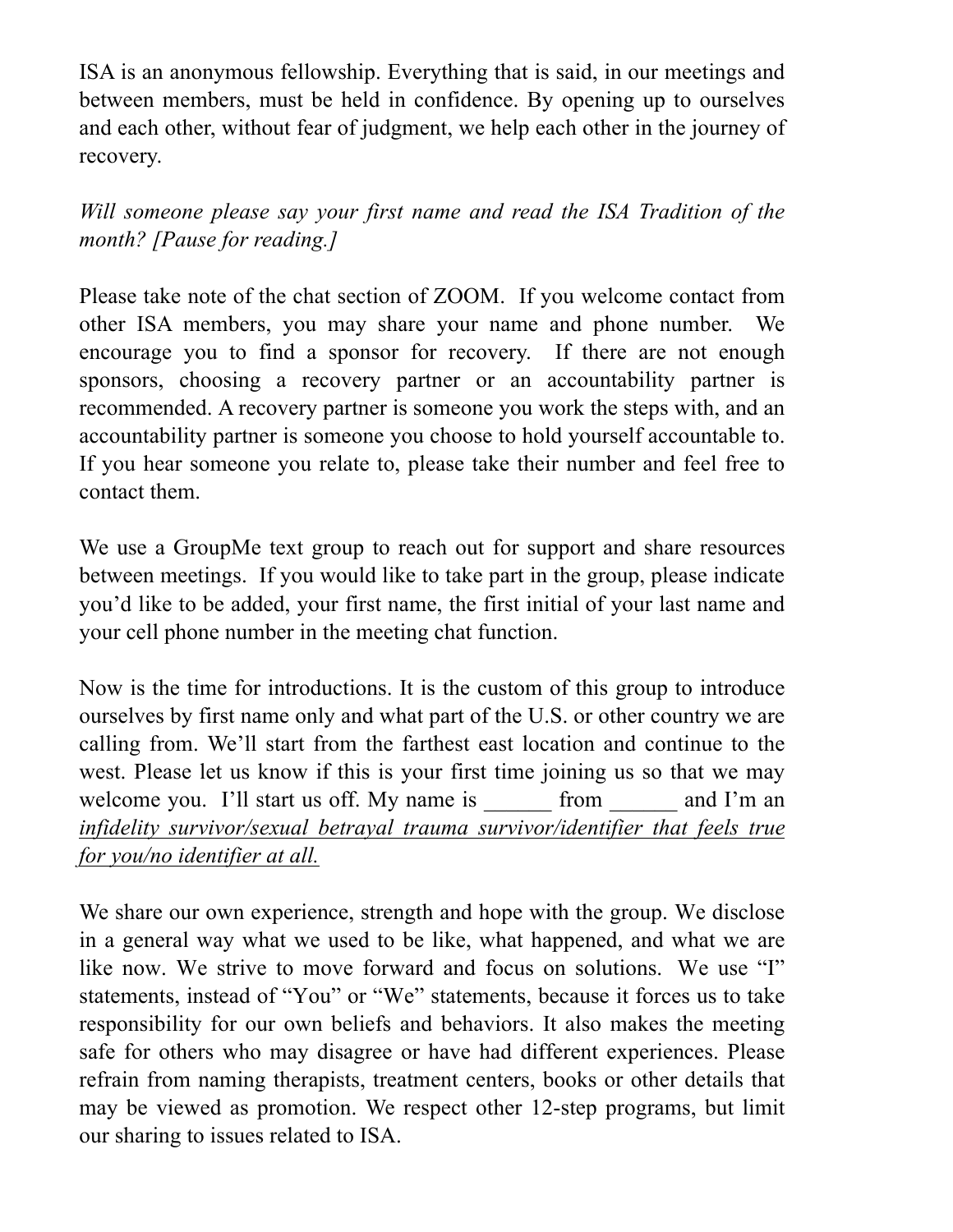In this meeting we do **not** engage in crosstalk. We do not interrupt, directly respond to the shares of others, mention a member's name, or reference someone else's share in our own shares. When our shares include information about our partner's acting-out behaviors, we share in a general way, avoiding details that may be triggering for other members.

While sharing, you may ask for feedback. Feedback is given only after the formal meeting has closed, and fellowship begins. Unsolicited advice giving and telling people what to do without their permission is strongly discouraged.

In this meeting we read from The Language of Letting Go, and this week's leader is…

The meeting is now open for sharing. You may share on the topic, do a check-in, and ask for feedback if you wish. Please stay muted while others share and remember to time yourself for 5 minutes.

*[Allow for sharing and record who asks for feedback.]*

## *Closing [5 minutes before ending time]*

The time to share has ended. The opinions expressed here were those of the people who gave them. Take what is useful and leave the rest. Remember, what you hear at this meeting, and who attends, is confidential. It is not for public disclosure or gossip. Please, respect the privacy of those who shared with us today.

If you are like us, finding others that understand is a great comfort. *[If there were newcomers, read: "To our newcomers, we are glad you are here today. We invite you to stay after the meeting for fellowship and to address any questions you may have. There is not one of us here who does not remember what it felt like to attend our first meeting."]*

Through the process of reaching out, we begin to get to know one another and understand that although we are all different, we can see that the program